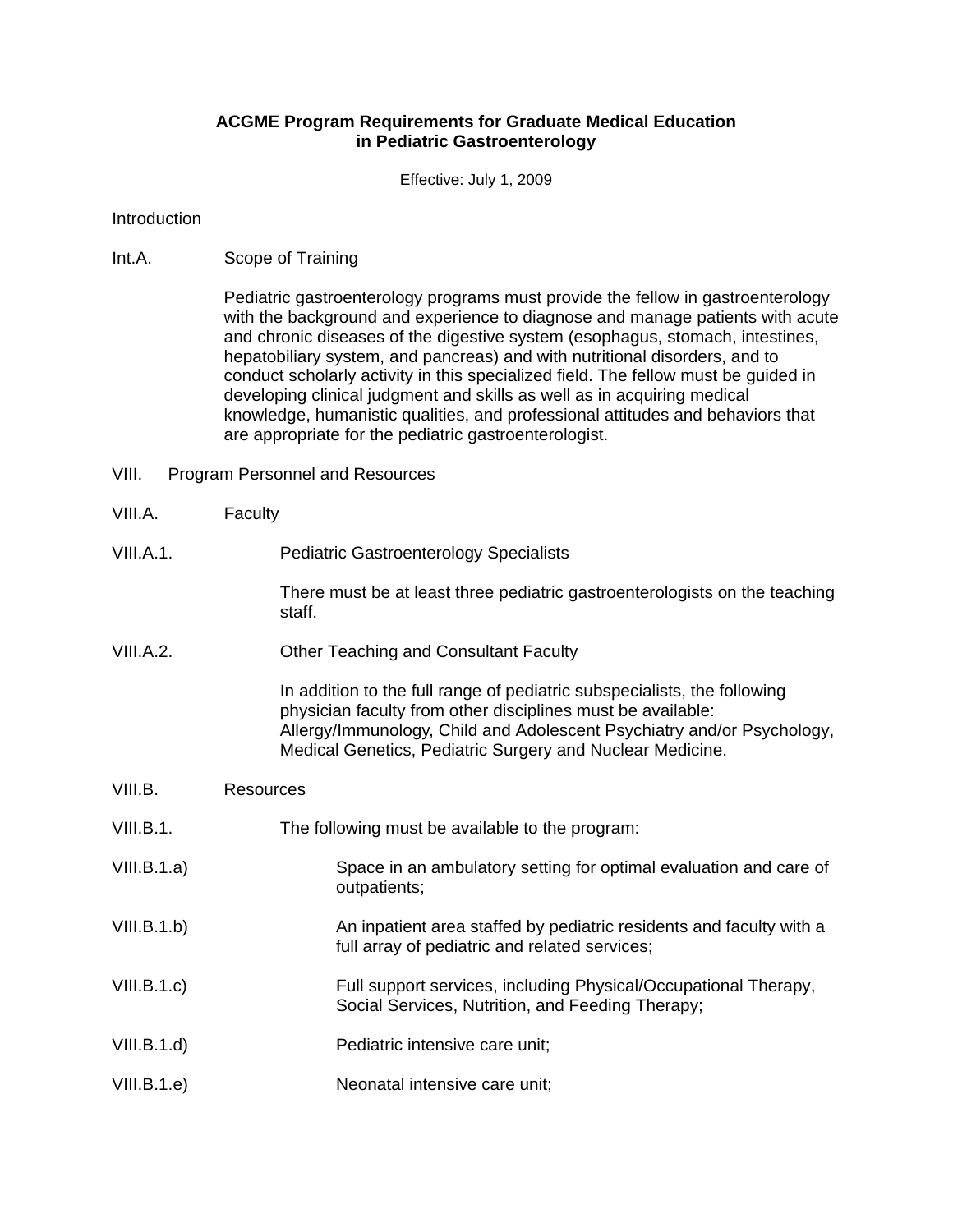| VIII.B.1.f)                       | An on-site or an established commercial laboratory that can either<br>perform or assess measures of intestinal absorptive and<br>pancreatic function; nutritional parameters; and specialized<br>serological, parasitological, immunological, metabolic, and<br>toxicological studies applicable to gastrointestinal, hepatobiliary<br>and nutritional disorders;                                                                      |
|-----------------------------------|----------------------------------------------------------------------------------------------------------------------------------------------------------------------------------------------------------------------------------------------------------------------------------------------------------------------------------------------------------------------------------------------------------------------------------------|
| VIII.B.1.g.                       | Fully equipped and staffed procedure facilities that include<br>diagnostic and therapeutic endoscopic instruments, staff skilled in<br>the care of pediatric patients, and appropriate equipment for<br>patients ranging in age from the neonate to the young adult.                                                                                                                                                                   |
| VIII.B.2.                         | Patient population                                                                                                                                                                                                                                                                                                                                                                                                                     |
|                                   | The patient population available to the program must have sufficiently<br>varied and complex diseases and be of a volume sufficient to ensure that<br>the fellows have the opportunity to become clinically competent in the<br>management of common as well as uncommon gastrointestinal,<br>hepatobiliary, and pancreatic diseases and nutritional disorders in<br>patients ranging from the newborn period through young adulthood. |
| IX.<br><b>Educational Program</b> |                                                                                                                                                                                                                                                                                                                                                                                                                                        |
| <b>Patient Care</b><br>IX.A.      |                                                                                                                                                                                                                                                                                                                                                                                                                                        |
| IX.A.1.                           | The educational program must be organized and conducted in a way that<br>ensures an appropriate environment for the well-being and care of the<br>patients and their families.                                                                                                                                                                                                                                                         |
| IX.A.2.                           | To develop the fellows' competence in clinical diagnosis, medical<br>management of patients, and the correlation of pathophysiology with<br>clinical disorders, the program must emphasize developmental<br>gastrointestinal physiology in infants, children, adolescents, and young<br>adults.                                                                                                                                        |
| IX.A.3.                           | There must be training in the selection, performance, and evaluation of<br>procedures for morphological, physiological, immunological,<br>microbiological, and psychosocial assessment of gastrointestinal and<br>hepatobiliary diseases and nutritional disorders.                                                                                                                                                                    |
| IX.A.4.                           | Fellows must demonstrate competence in utilizing a variety of diagnostic<br>tests and therapeutic procedures, e.g., the use of imaging techniques,<br>tests of digestive system function, histological interpretation of biopsy<br>specimens, and assessment of nutritional status and pancreatic function.                                                                                                                            |
| IX.A.5.                           | The program must stress the role of the subspecialist as a consultant and<br>promote skills necessary to communicate effectively with the referring<br>physician.                                                                                                                                                                                                                                                                      |

IX.A.6. In recognition of the importance of outpatient medicine to the practice of pediatric gastroenterology and nutrition, all fellows must spend at least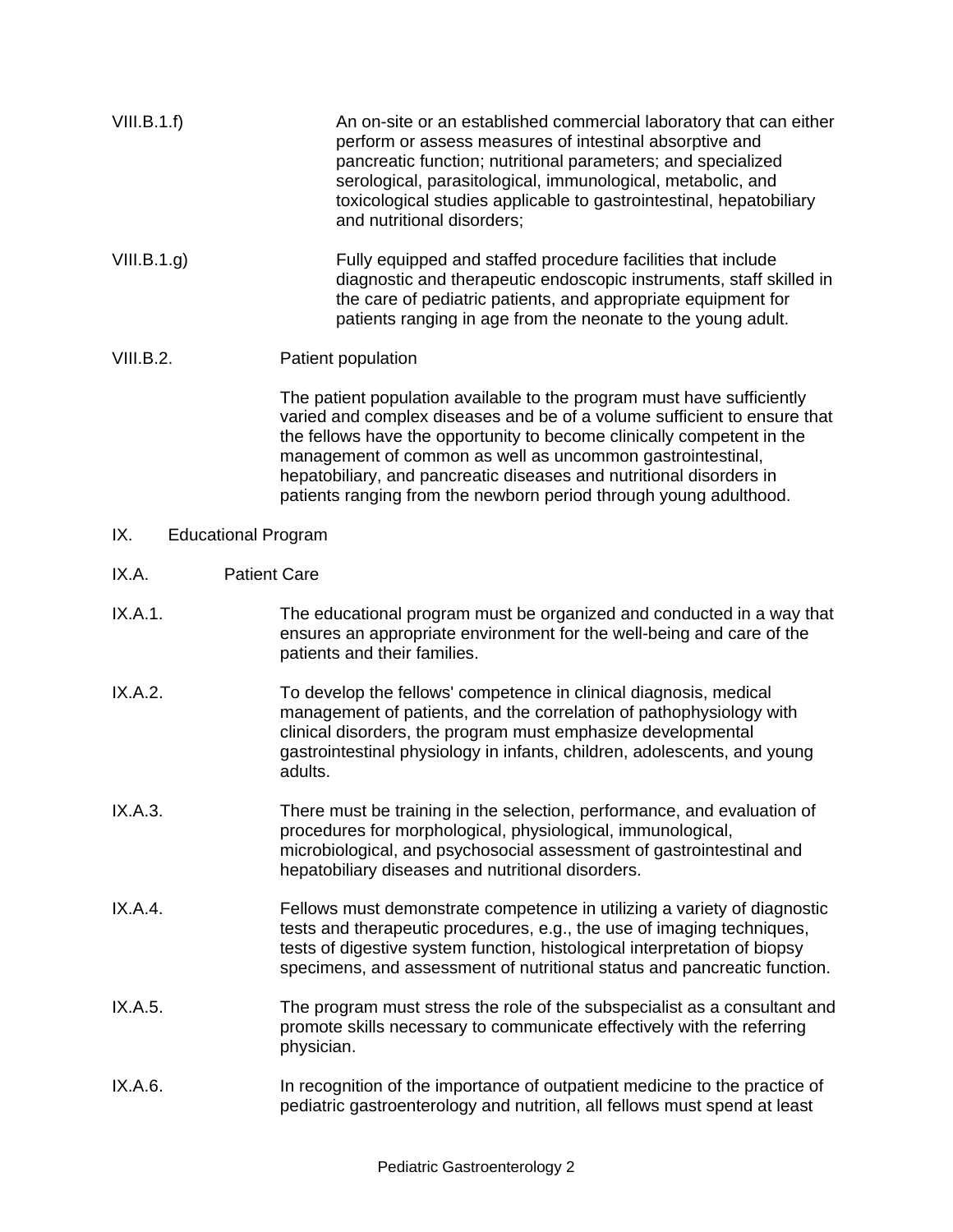|             | one half day per week for the entire period of training in an ambulatory<br>care clinic in which both new and established patients are seen. A subset<br>of these patients must be part of a longitudinal continuity experience in<br>which the fellows follow patients that they have cared for as an inpatient<br>and/or over time in the outpatient setting. |
|-------------|-----------------------------------------------------------------------------------------------------------------------------------------------------------------------------------------------------------------------------------------------------------------------------------------------------------------------------------------------------------------|
| IX.A.7.     | Fellows must have ongoing responsibility for the continuing care of<br>patients with chronic gastrointestinal problems and must have<br>opportunities to provide consultation on a wide variety of patients to<br>become familiar with the gastrointestinal manifestations of a broad<br>spectrum of pediatric illnesses.                                       |
| IX.A.8.     | Fellows' clinical experience must involve the management of patients with<br>gastrointestinal and nutritional diseases and disorders, including but not<br>limited to those listed below:                                                                                                                                                                       |
| IX.A.8.a)   | Growth failure and malnutrition including an understanding of<br>nutritional assessment and parenteral and enteral nutrition support                                                                                                                                                                                                                            |
| (X.A.8.b)   | Malabsorption/maldigestion (celiac disease, cystic fibrosis,<br>pancreatic insufficiency, etc)                                                                                                                                                                                                                                                                  |
| IX.A.8.c    | Gastrointestinal allergy                                                                                                                                                                                                                                                                                                                                        |
| IX.A.8.d)   | Peptic ulcer disease                                                                                                                                                                                                                                                                                                                                            |
| IX.A.8.e)   | Hepatobiliary disease (biliary atresia, diseases of the gallbladder,<br>fatty liver, intrahepatic cholestasis, autoimmune liver disease, viral<br>hepatitis, acute liver failure, and metabolic liver diseases)                                                                                                                                                 |
| IX.A.8.f)   | Digestive tract anomalies                                                                                                                                                                                                                                                                                                                                       |
| IX.A.8.g.   | Inflammatory bowel disease                                                                                                                                                                                                                                                                                                                                      |
| IX.A.8.h)   | <b>Functional bowel disorders</b>                                                                                                                                                                                                                                                                                                                               |
| IX.A.8.i)   | Pancreatitis (acute and chronic)                                                                                                                                                                                                                                                                                                                                |
| $IX.A.8.$ j | <b>Gastrointestinal infections</b>                                                                                                                                                                                                                                                                                                                              |
| IX.A.8.k)   | Gastrointestinal problems in the immune-compromised host,<br>including graft versus-host (GVH) disease                                                                                                                                                                                                                                                          |
| IX.A.8.1)   | Motility disorders                                                                                                                                                                                                                                                                                                                                              |
| IX.A.8.m)   | Gastrointestinal bleeding                                                                                                                                                                                                                                                                                                                                       |
| IX.A.8.n)   | Gastrointestinal complications of eating disorders                                                                                                                                                                                                                                                                                                              |
| IX.A.9.     | Fellows must demonstrate knowledge of the methods of initial evaluation<br>and criteria for referral and follow-up care of the patient requiring liver                                                                                                                                                                                                          |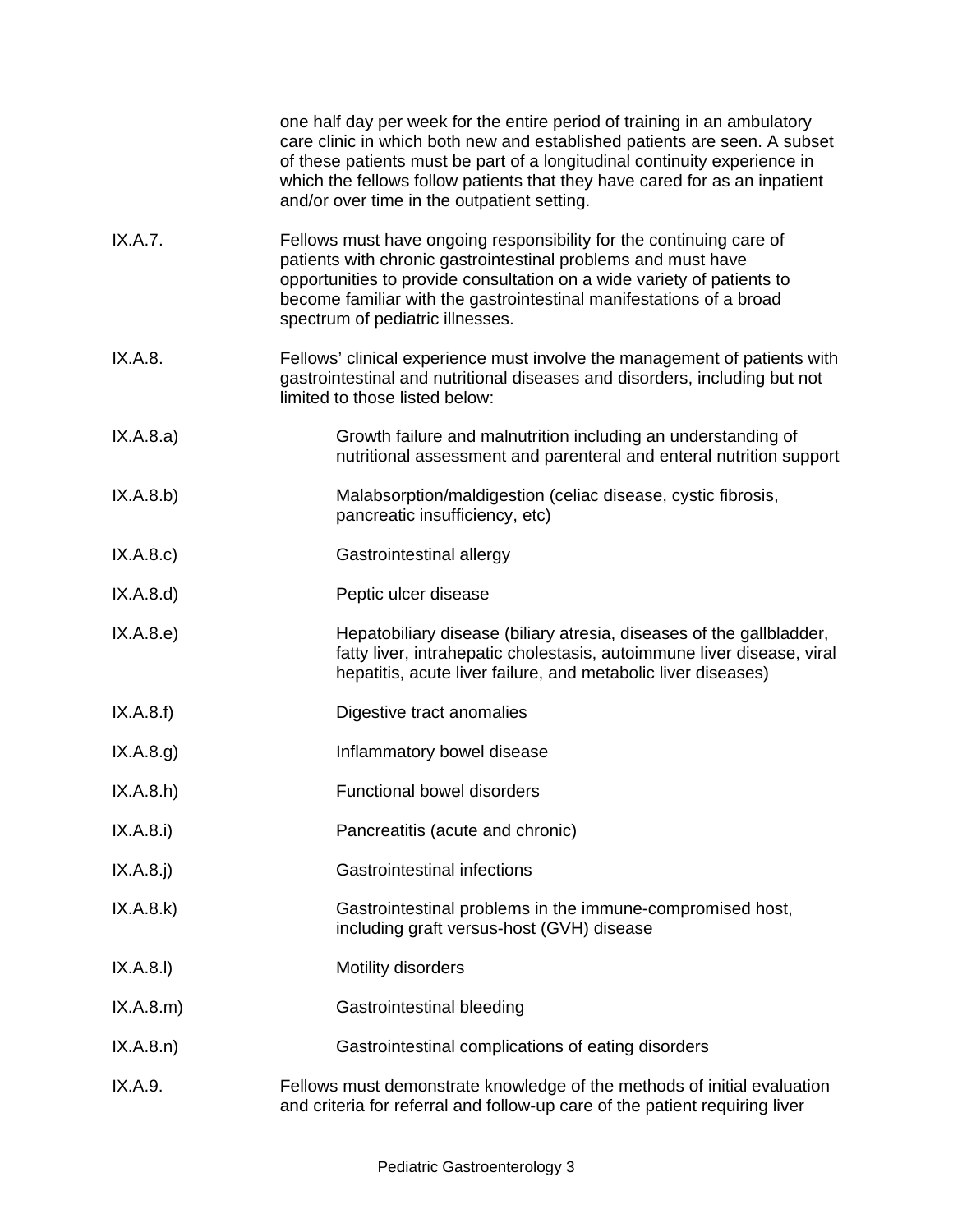|               | transplantation and those with intestinal failure/requiring small bowel<br>transplantation.                                                                                                                                                                                                                                                                                                                                                                       |
|---------------|-------------------------------------------------------------------------------------------------------------------------------------------------------------------------------------------------------------------------------------------------------------------------------------------------------------------------------------------------------------------------------------------------------------------------------------------------------------------|
| IX.A.10.      | Procedures                                                                                                                                                                                                                                                                                                                                                                                                                                                        |
| IX.A.10.a)    | Fellows must understand the principles, indications,<br>contraindications, risks, and interpretation of results of procedures<br>and must engage in formal instruction as well as clinical<br>experience in order to demonstrate competence in the<br>performance of the following procedures:                                                                                                                                                                    |
| IX.A.10.a)(1) | Diagnostic colonoscopy (including biopsy) and therapeutic<br>colonoscopy with snare polypectomy                                                                                                                                                                                                                                                                                                                                                                   |
| IX.A.10.a)(2) | Diagnostic upper gastrointestinal endoscopy (including<br>biopsy)                                                                                                                                                                                                                                                                                                                                                                                                 |
| IX.A.10.b)    | A skilled preceptor must be available to teach and supervise the<br>fellows in the performance of these procedures, which must be<br>documented in each fellow's record, giving indications, outcomes,<br>diagnoses, and supervisor(s). Assessment of procedural<br>competence should not be based solely on a minimum number of<br>procedures performed, but on a formal evaluation process. These<br>evaluations should include objective performance criteria. |
| IX.A.11.      | Fellows must understand the principles, indications, contraindications,<br>risks, and interpretation of results of the following procedures:                                                                                                                                                                                                                                                                                                                      |
| IX.A.11.a)    | gastrointestinal manometry                                                                                                                                                                                                                                                                                                                                                                                                                                        |
| IX.A.11.b)    | rectal suction biopsy                                                                                                                                                                                                                                                                                                                                                                                                                                             |
| IX.A.11.c     | paracentesis                                                                                                                                                                                                                                                                                                                                                                                                                                                      |
| IX.A.11.d)    | esophageal impedance/pH testing                                                                                                                                                                                                                                                                                                                                                                                                                                   |
| IX.A.11.e)    | pancreatic function testing                                                                                                                                                                                                                                                                                                                                                                                                                                       |
| IX.A.11.f)    | breath hydrogen analysis                                                                                                                                                                                                                                                                                                                                                                                                                                          |
| IX.A.11.g.    | endoscopic placement of feeding tubes (including percutaneous<br>endoscopic gastrostomy placement)                                                                                                                                                                                                                                                                                                                                                                |
| IX.A.11.h)    | videocapsule endoscopy                                                                                                                                                                                                                                                                                                                                                                                                                                            |
| IX.A.11.i)    | endoscopic retrograde cholangiopancreatography (ERCP)                                                                                                                                                                                                                                                                                                                                                                                                             |
| IX.A.11.j)    | gastrointestinal foreign bodies                                                                                                                                                                                                                                                                                                                                                                                                                                   |
| IX.A.11.k)    | hemostatic techniques for variceal and nonvariceal<br>gastrointestinal bleeding                                                                                                                                                                                                                                                                                                                                                                                   |